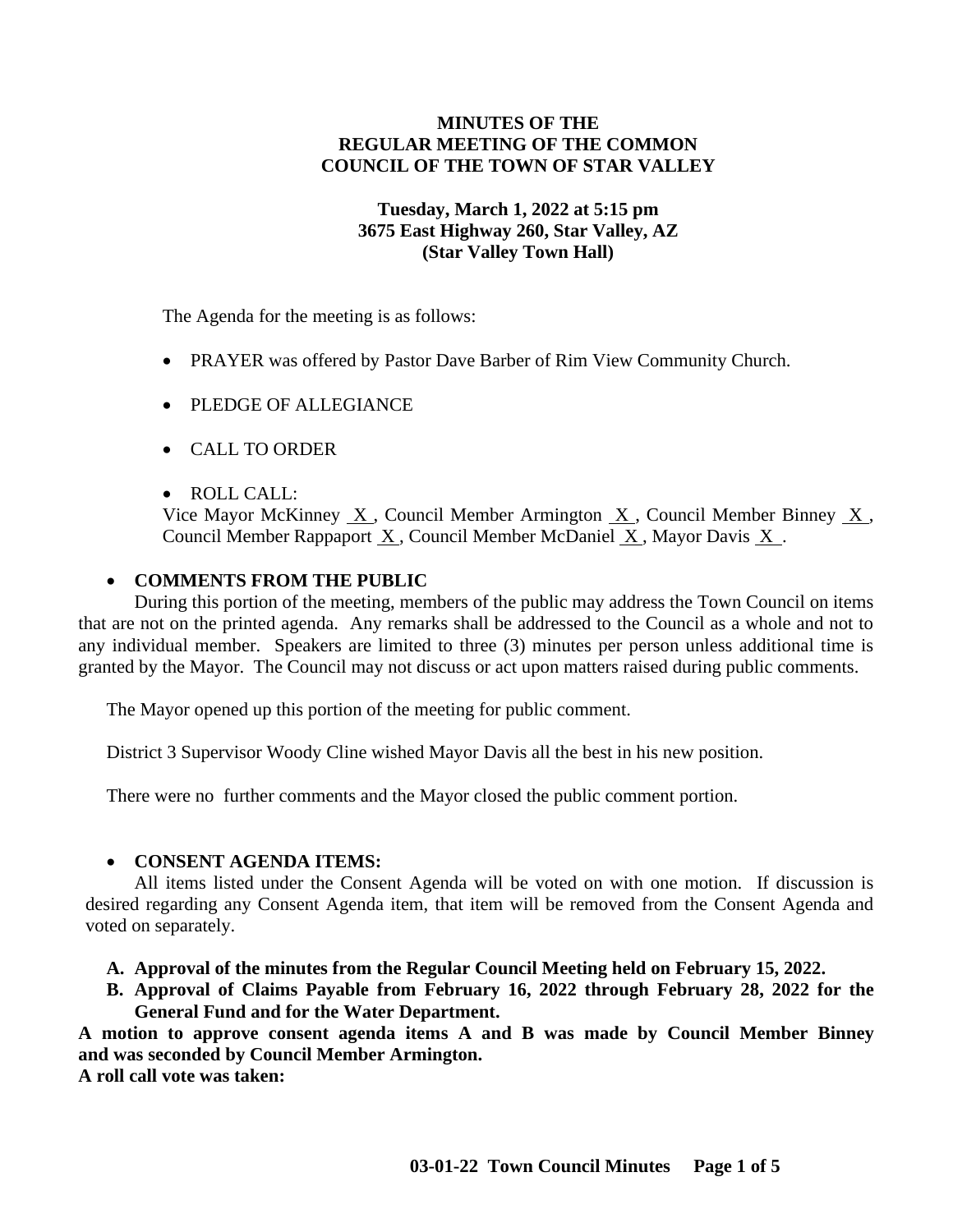**Vice Mayor McKinney X , Council Member Armington \_X\_, Council Member Binney X , Council Member Rappaport X , Council Member McDaniel \_X\_, Mayor Davis X . The motion was voted on and passed 6 - 0.**

### • **DISCUSSION ITEMS:**

### **1. The Honorable Dorothy Little, Star Valley Magistrate Court, will administer the Oath of Office to Mayor Bobby Davis.**

The Honorable Dorothy Little administered the Oath of Office to Mayor Bobby Davis.

#### **2. Fire District update from Chief Morris with the Hellsgate Fire Department.**

Chief Morris with the Hellgate Fire Department stated this is the first opportunity he has had to address the Star Valley Town Council. On several occasions, he has spoken with Town Manager Grier about issues that have been going on. Chief Morris explained that, as a fire district, they are not beholden to any organization other than the state of Arizona. They do work with the county a lot because of the way that the finances are set up. Chief Morris reported that he has been the fire chief for just about two years and is a part-time employee. Currently they have a full-time staff of five firefighters and they run out of the station in Star Valley. They have three fire station locations – Star Valley, Tonto Village and Meads Collins Ranch. Those stations are not staffed, pointed out Chief Morris. The only staffing they have is in Star Valley. They are part of the automatic aid consortium with the Town of Payson, explained Chief Morris, which means that Payson Fire and Police dispatch them along with several other entities (Water Wheel, Pine/Strawberry and Christopher/Kohl's). They go where they are needed.

Chief Morris stated he would like to provide a few updates. From February  $28<sup>th</sup>$  to March  $2<sup>nd</sup>$ , reported Chief Morris, Tonto National Forest will be burning debris fields in piles. The areas of concern are Diamond Point Shadows, Lion Springs, Star Valley, Diamond Point Summer Homes, Tonto Village, State Highway 260 and Forest Road 65. There will probably be some smoke that may be coming into town. The Knolls Property Owners Association will be holding a Safety Fair on Saturday, March 19<sup>th</sup> from 1:00 p.m. to 3:00 p.m. at 600 E. Highway 260, Ste. 12. They are trying to get people more in tune with Firewise, defensive spaces and being able to protect their properties in case of a wild fire. Hellsgate Fire District, reported Chief Morris, just signed a contract with DW Towers – they are a cell tower builder for Verizon, AT & T and T-Mobile. A cell tower will be located at Fire Station #22 in Tonto Village and has been needed for a long time because citizens in Tonto Village are underserved with poor, unreliable cell phone service. They will also be looking at other areas in need of cell towers to possibly put a third tower in the area as well.

Last year, reported Chief Morris, Hellsgate Fire Department was a recipient of a FEMA grant. They were awarded \$283,000 to purchase a new water tinder. The brand new 2,000 gallon water tinder was placed into service in January and increases their ability to respond to calls in the area without having to burden the taxpayers. They were also able to purchase new battery operated extrication tools with a grant they received from a private foundation. The Hellsgate Fire Department, disclosed Chief Morris, has been hit hard with COVID-19. All of his personnel have contracted COVID. Because his personnel have been hit, it has been difficult for them to be able to hire back personnel to be able to meet their requirements. They have a system in place right now where they are able to ask other departments to assist them so they can continue to maintain their staffing and be able to respond on calls. Chief Morris reported that all of Gila County has created and legally formed what they call the Gila County Fire Chiefs Association. This allows the fire chiefs from all the fire districts and fire departments to address certain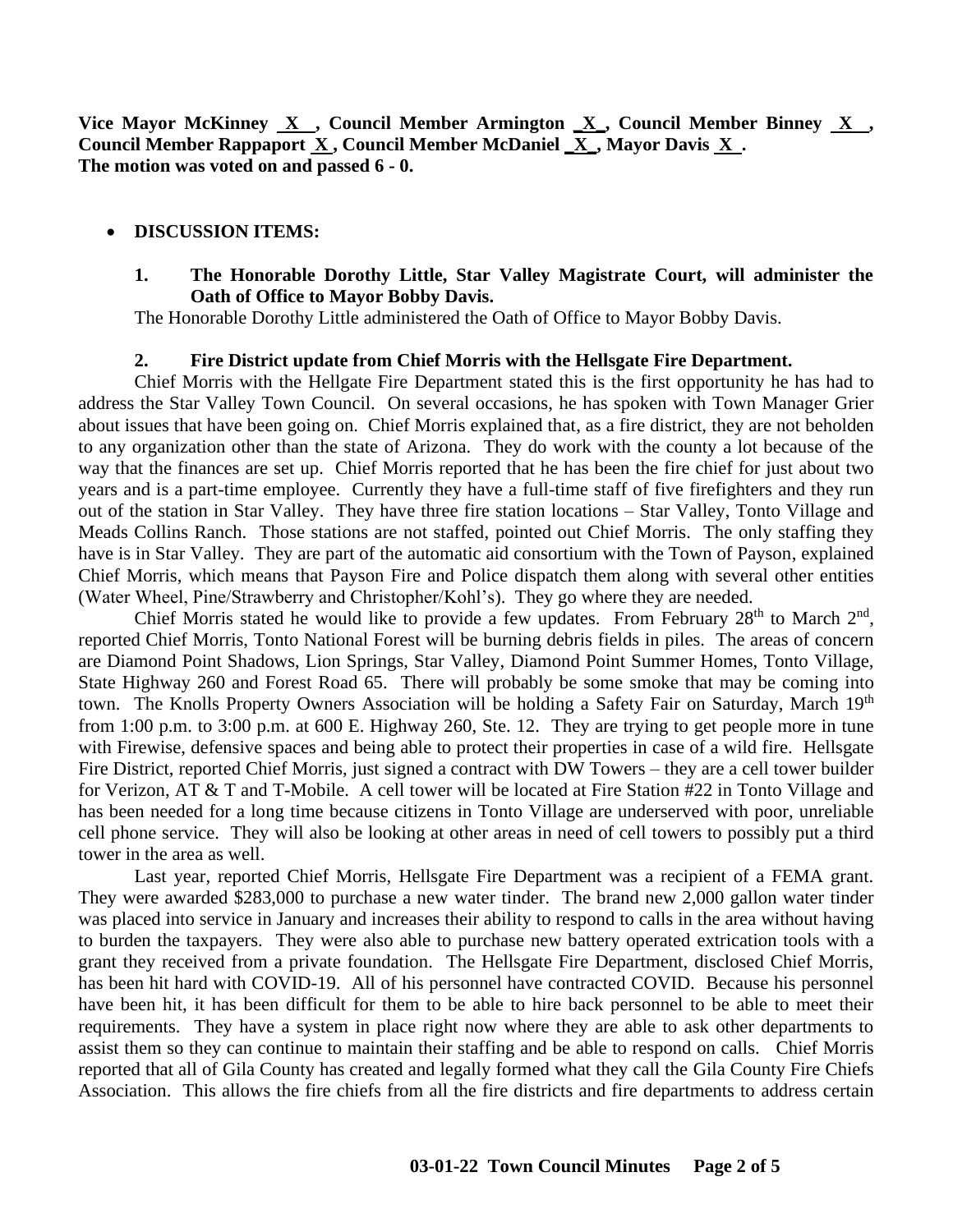issues, as a group, and be able to find solutions. They are trying to establish a  $501(c)(3)$  in order to get grant money for the association to pay for training for organizations that may not be able to afford it.

Chief Morris reported that on Highway 260 and Walters Lane there is a cattleguard that poses a safety issue for his fire engine and ladder truck. Queried Chief Morris – Has there been thought on council to remove the cattleguard? Chief Morris suggested, if possible, that the Town get that cattleguard removed. Chief Morris reported he has discussed with the town manager that there are several identified fire hydrants in the area that need maintenance – either replacement or repair. He has reassigned his staff to specific divisions and now has a water resource officer who is in charge of water, hoses, nozzles, and so forth. One of the things the water resource officer is responsible for is taking care of hydrants. Queried Chief Morris – Is there a current agreement between the Town of Star Valley and Hellgate Fire to do annual checks? "No," answered Town Manager Grier. The agreement is that Hellsgate does the checks and the maintenance. Chief Morris questioned whether or not the fire department is responsible to replace a hydrant if they turn a hydrant on and the stem breaks. Mr. Grier responded that will have to be a discussion item for council. Star Valley's position is that the fire department is responsible for the fire hydrants. Council can consider that at another meeting. Queried Chief Morris – Does the Town have a hydrant map with corresponding GPS coordinates? Mr. Grier responded he doesn't know about that and he thinks Hellgate has that. Queried Mr. Grier – When was the last time Hellsgate did anything with the hydrants? Chief Morris answered a few hydrants were checked in 2021. Mr. Grier stated that would be a good discussion item for a later time. The Town and Hellsgate need to meet regarding the fire departments strategy for fighting fires, the responsibility of fire hydrants and fire protection.

Queried Council Member McDaniel – Are there any grants where the fire department can help individuals with their property? There is, answered Chief Morris, but not for them because they were a recipient of a Firewise grant previously. You are only allowed one time in your history, reported Chief Morris. They just recently completed the wildland agreement for the whole county and they will be going to the Board of Supervisors to ask for funding to take care of the twelve high priority areas. Chief Morris stated he understands the Town has no ordinances on keeping properties clean. The fire department cannot enforce Town ordinances because they have no enforcement jurisdiction. The only enforcement jurisdiction would be the police department, explained Chief Morris, they can cite people if they haven't cleaned up their properties adequately enough to be able to prevent a wildland fire from coming in.

Chief Morris reported that Proposition 117 affected fire districts statewide – it limited the amount of money that could be generated from property taxes. Hellsgate Fire District has two funding sources – one is the levy on property tax and the other is a fire district assistance tax. Their budget is 1.6 million dollars. Eighty percent of their budget goes towards employees and employee-related benefits. Twenty percent of their budget goes toward operating the fire stations. They supplement it by going on wildland calls. A proposition called the Arizona Fire District Safety Act is coming up this year. You may see a lot of firemen asking for signatures to have this placed on the November ballot. This is a sales tax request for  $1/10<sup>th</sup>$  of one percent – that means one penny out of ten dollars spent. It is proposed to raise one hundred fifty million dollars per year and will be distributed out to all one hundred and forty four fire districts that are registered. If that happens, then their possibility of getting funding is there. What they propose to do with their funding is to increase staffing, purchase emergency medical equipment, purchase equipment to fight wildland fires, replace worn out and aging equipment, hire additional paramedics and emergency personnel and staff Station #22 in Tonto Village. This will allow them to become more self-proficient in being able to take care of their own calls, concluded Chief Morris.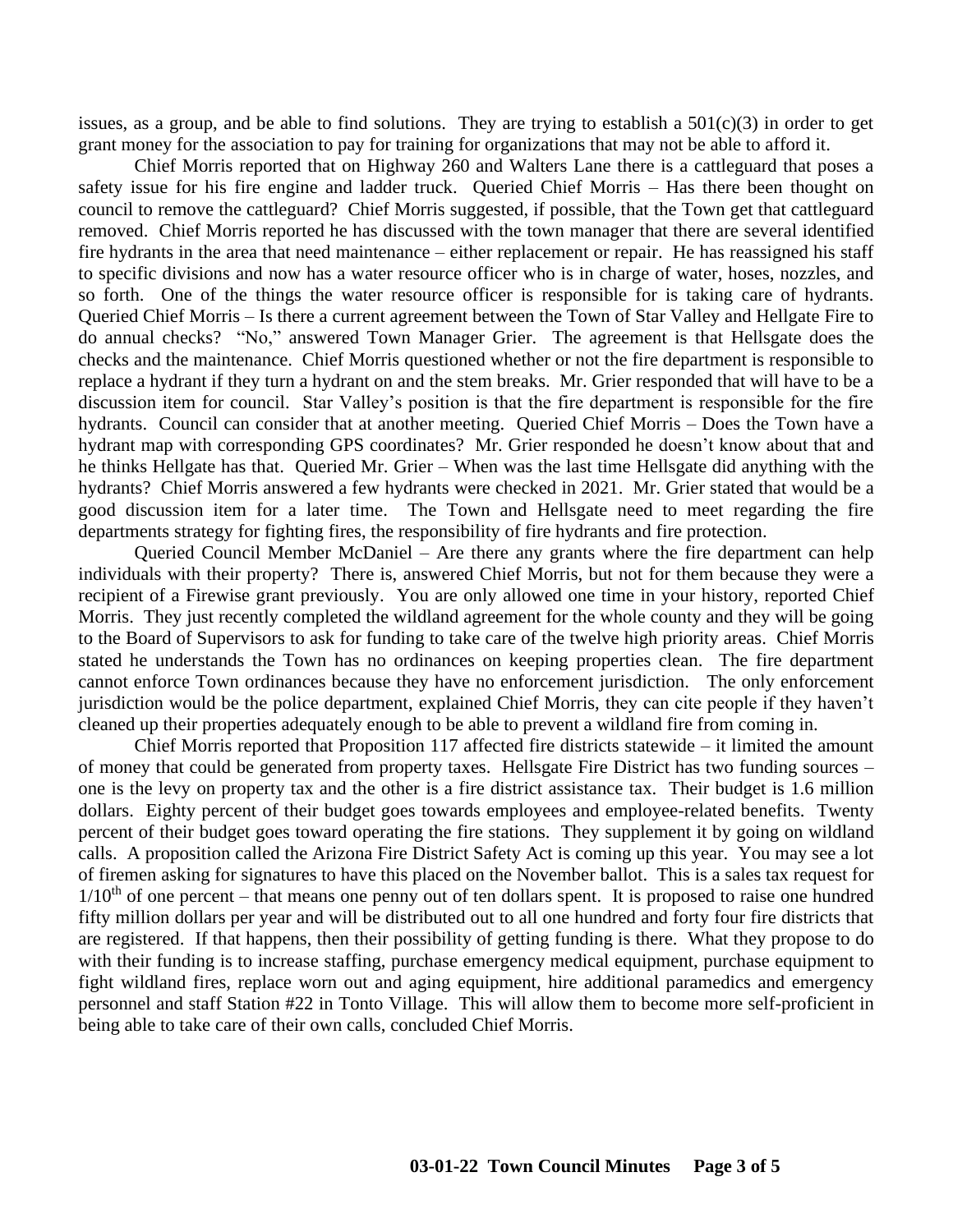### **3. The first of two public hearings on alternative expenditure limitation (Home Rule).**

Town Clerk Chapin stated the extension of Home Rule is scheduled to be on the 2022 Primary Election ballot. In 2008, explained Ms. Chapin, the voters of the Town of Star Valley adopted Home Rule and renewed this option in 2012, 2014 and 2018. A public notice of hearings has been published for this first public hearing tonight along with the second public hearing scheduled for Tuesday, March 15<sup>th</sup>. As this is a public hearing, reminded Ms. Chapin, the mayor will be opening the meeting up for public comment.

After the second public hearing, explained Town Clerk Chapin, council will vote on whether or not to renew the extension of Home Rule. If Home Rule is renewed, council will adopt a resolution authorizing placing the extension of Home Rule on the 2022 election ballot. After passage of the resolution, the record of votes will be published along with the amount of expenditures exceeding the state-imposed limitation and purposes for the excess. Ms. Chapin reported the state-imposed expenditure limit for fiscal year 2023-2024 is \$2,782,697. The Town of Star Valley's expenditure estimate for that same fiscal year is \$12,644,175. A significant difference, pointed out Ms. Chapin, which totals \$9,861,478.

Home Rule, stated Town Clerk Chapin, is a provision that essentially allows the Town to spend the money it collects from taxes and other sources. It lets the town council, rather than an over forty year old state spending formula, decide what local services the community needs. Home Rule puts the budgeting power in the home community, concluded Ms. Chapin. Mayor Davis opened the meeting up for public comment. There were no comments and the mayor closed the public comment portion.

## **4. Discussion and possible action regarding selection of an engineer for FY2021 CDBG project.**

Town Manager Grier stated this project is at the juncture of selection of the engineer. Mr. Grier disclosed there was only one interested engineer, Rick Engineering. Mr. Grier reported that Mayor Davis, himself, Finance Administrator Nutt and Water Operator Dean Shaffer graded the one engineer. The recommendation from the group is to select Rick Engineering. Council can go forward with the recommendation or request to resolicit other engineers. Mayor Davis asked for confirmation that this is for Milky Way. "Yes," responded Mr. Grier. This project connects eight inch pipe from the Milky Way well to eight inch pipe that we have running all the way to PW1 and PW2. The ultimate goal is to upsize all the pipe to eight inch and replace the aging pipe, concluded Mr. Grier.

**A motion to select Rick Engineering as the engineering firm to enter into negotiations with the Town Manager and authorize the Town Manager to negotiate and possibly enter into a contract with Rick Engineering for engineering services for the FY2021 CDBG project was made by Council Member McDaniel and was seconded by Council Member Rappaport.**

**A roll call vote was taken:**

**Vice Mayor McKinney Yes , Council Member Armington \_Yes\_, Council Member Binney Yes , Council Member Rappaport Yes , Council Member McDaniel \_Yes\_, Council Member Davis Yes. The motion was voted on and passed 6 - 0.**

## **5. Discussion and possible action to adopt Resolution No. R 22-01 – A Resolution amending the designation of those individuals authorized to sign checks for the Town.**

Town Manager Grier explained this is a resolution authorizing the bank to remove former Mayor Gary Coon from the list of authorized signers. Mayor Davis, Vice Mayor McKinney, Town Manager Grier and Finance Administrator Nutt will be retained as authorized signers for the Town. Council Member Binney pointed out that Finance Administrator Nutt is listed as an authorized signer. Mr. Grier